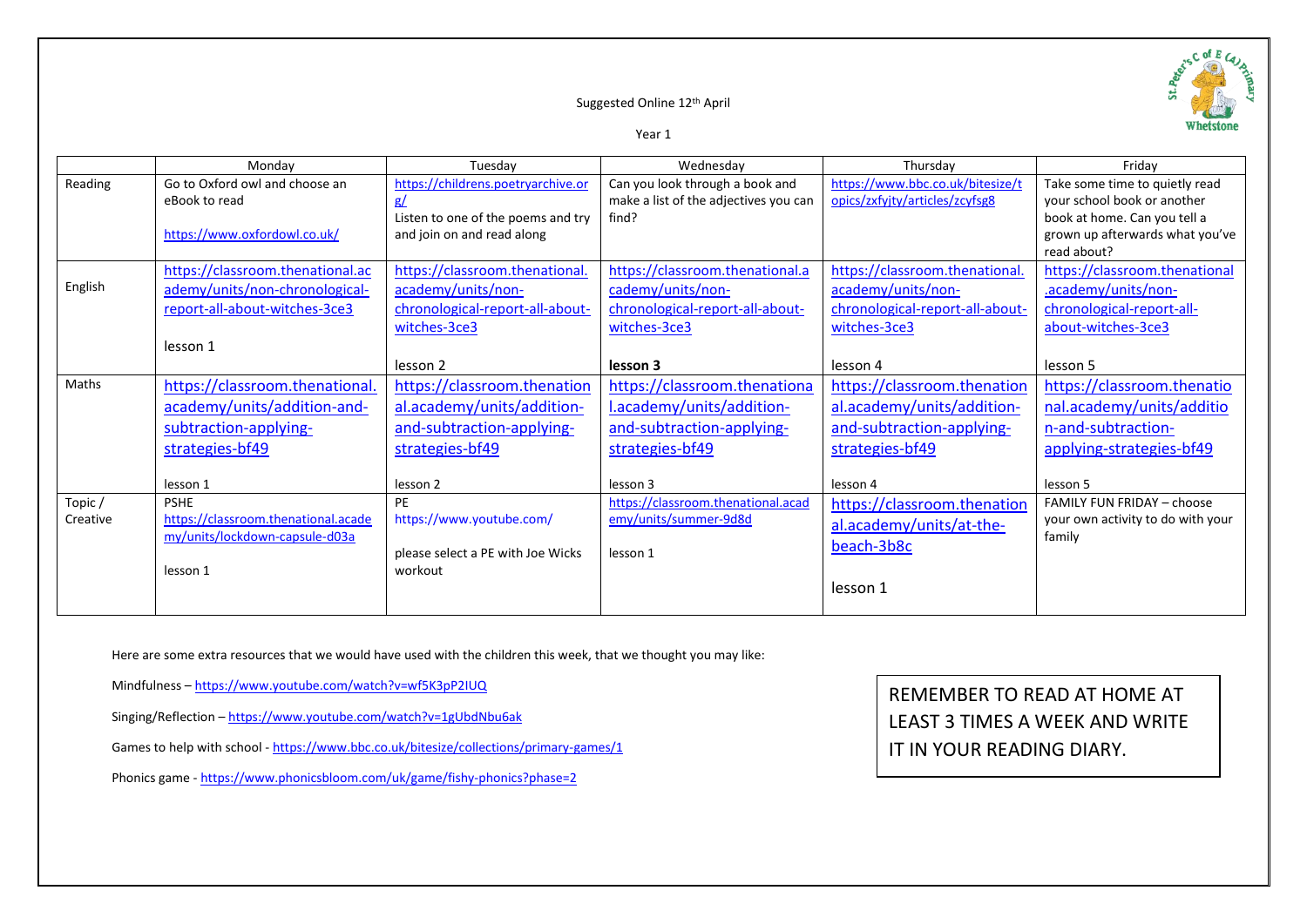Suggested Online timetable 19th April

Year 1



|          | Monday                              | Tuesday                            | Wednesday                          | Thursdav                         | Fridav                              |
|----------|-------------------------------------|------------------------------------|------------------------------------|----------------------------------|-------------------------------------|
| Reading  | Go to Oxford owl and choose an      | https://childrens.poetryarchive.or | Can you look through a book and    | https://www.bbc.co.uk/bitesize   | Take some time to quietly read      |
|          | eBook to read                       | g/                                 | make a list of the verbs you can   | /topics/zrggtfr/articles/zpd8ng8 | vour school book or another book    |
|          |                                     | listen to one of the poems and try | find?                              |                                  | at home. Can you tell a grown up    |
|          | https://www.oxfordowl.co.uk/        | and join on and read along         |                                    | make a list of nouns from your   | afterwards what you've read         |
|          |                                     |                                    |                                    | reading book.                    | about?                              |
| English  | https://classroom.thenational.ac    | https://classroom.thenational.     | https://classroom.thenational.a    | https://classroom.thenation      | https://classroom.thenational.a     |
|          | ademy/units/non-chronological-      | academy/units/non-                 | cademy/units/non-                  | al.academy/units/non-            | cademy/units/non-                   |
|          | report-all-about-witches-3ce3       | chronological-report-all-about-    | chronological-report-all-about-    | chronological-report-all-        | chronological-report-all-about-     |
|          |                                     | witches-3ce3                       | witches-3ce3                       | about-witches-3ce3               | witches-3ce3                        |
|          | lesson 6                            |                                    |                                    |                                  |                                     |
|          |                                     | lesson 7                           | lesson 8                           | lesson 9                         | lesson 10                           |
| Maths    | https://classroom.thenational.      | https://classroom.thenation        | https://classroom.thenationa       | https://classroom.thenati        | https://classroom.thenation         |
|          | academy/units/addition-and-         | al.academy/units/addition-         | l.academy/units/addition-          | onal.academy/units/additi        | al.academy/units/addition-          |
|          | subtraction-applying-               | and-subtraction-applying-          | and-subtraction-applying-          | on-and-subtraction-              | and-subtraction-applying-           |
|          | strategies-bf49                     | strategies-bf49                    | strategies-bf49                    | applying-strategies-bf49         | strategies-bf49                     |
|          |                                     |                                    |                                    |                                  |                                     |
|          | lesson 6                            | lesson 7                           | lesson 8                           | lesson 9                         | lesson 10                           |
| Topic/   | <b>PSHE</b>                         | PE                                 | https://classroom.thenational.acad | https://classroom.thenati        | FAMILY FUN FRIDAY - choose your     |
| Creative | https://classroom.thenational.acade | https://www.youtube.com/           | emy/units/summer-9d8d              | onal.academy/units/at-           | own activity to do with your family |
|          | my/units/lockdown-capsule-d03a      |                                    |                                    | the-beach-3b8c                   |                                     |
|          |                                     | please select a PE with Joe Wicks  | lesson <sub>2</sub>                |                                  |                                     |
|          | lesson 2                            | workout                            |                                    |                                  |                                     |
|          |                                     |                                    |                                    | lesson <sub>2</sub>              |                                     |

Here are some extra resources that we would have used with the children this week, that we thought you may like:

Mindfulness – <https://www.youtube.com/watch?v=3xuuquiIG-o>

Singing/Reflection – <https://www.youtube.com/watch?v=eaXPXWBcE3I>

Phonics – <https://www.phonicsbloom.com/uk/game/tricky-trucks?phase=3>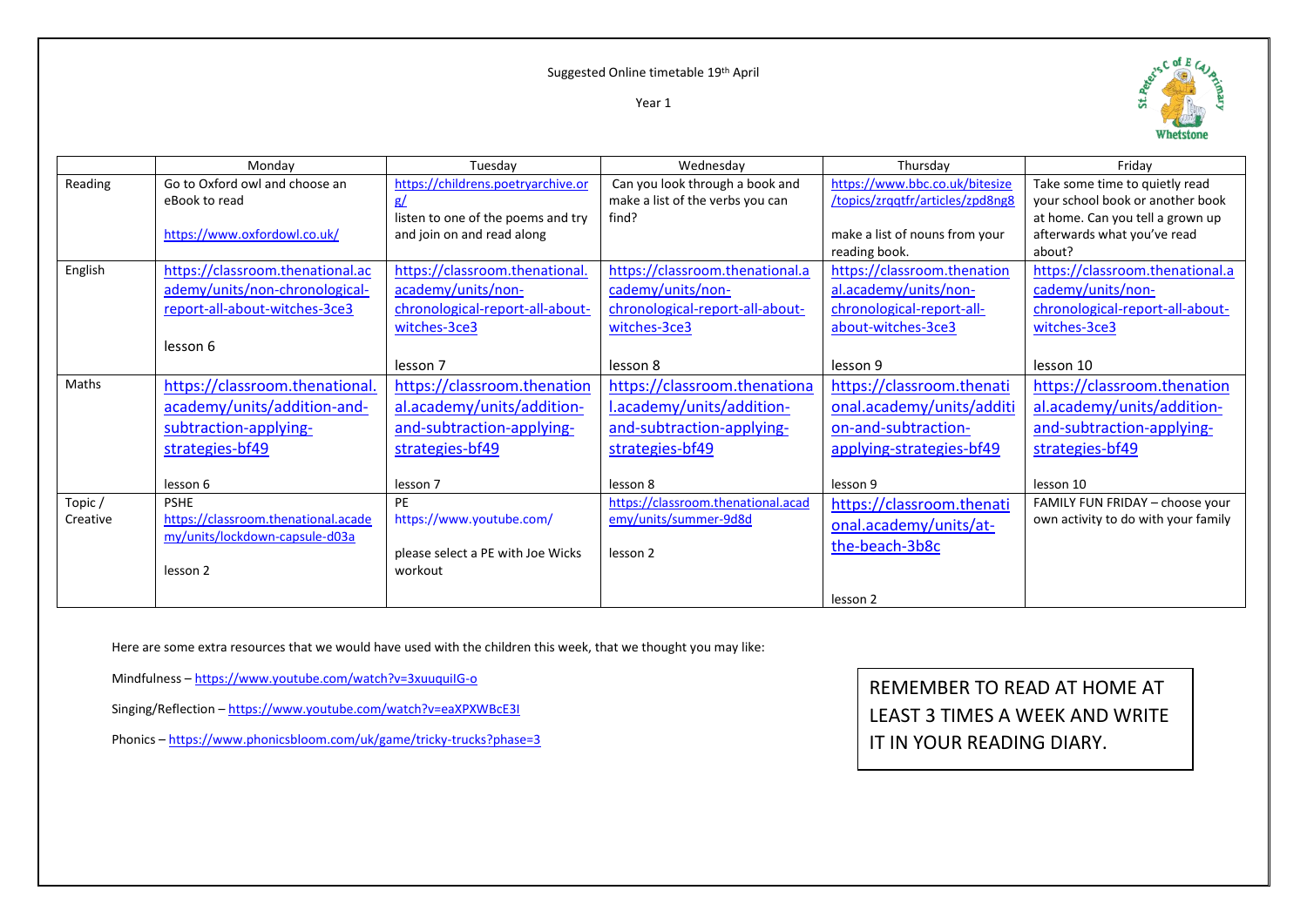## Suggested Online timetable 26th April





|                    | Monday                                                                                                                                                                                    | Tuesday                                                                                                                      | Wednesday                                                                                                          | Thursday                                                                                          | Friday                                                                                                |
|--------------------|-------------------------------------------------------------------------------------------------------------------------------------------------------------------------------------------|------------------------------------------------------------------------------------------------------------------------------|--------------------------------------------------------------------------------------------------------------------|---------------------------------------------------------------------------------------------------|-------------------------------------------------------------------------------------------------------|
| Reading            | Read Tiddler by Julia Donaldson<br>You might have a copy at home $-$ If<br>not, please find a version on the<br>internet to read. If this takes longer<br>than one session, do not worry. | Write a summary of the story. This<br>needs to be short and concise.<br>Make sure you only write about<br>the main sections. | Write a short book review. Did you<br>like it? What was your favourite<br>part? Who would you recommend<br>it too? | https://www.bbc.co.uk/bitesize/topic<br>s/zrggtfr/articles/zpxhdxs                                | Go to Oxford owl and choose<br>an eBook to read<br>https://www.oxfordowl.co.uk                        |
| English            | https://www.bbc.co.uk/bitesize/artic<br>les/z3dw4xs                                                                                                                                       | https://www.bbc.co.uk/bitesize/a<br>rticles/z76yp4j                                                                          | https://www.bbc.co.uk/bitesize/art<br>icles/zhxfhcw                                                                | https://www.bbc.co.uk/bitesize/articl<br>es/zgx3sk7                                               | https://www.bbc.co.uk/bitesi<br>ze/articles/zg3bsk7                                                   |
| Maths              | https://classroom.thenational.<br>academy/units/numbers-50-<br>to-100-and-beyond-d3e8<br>lesson 1                                                                                         | https://classroom.thenation<br>al.academy/units/numbers-<br>50-to-100-and-beyond-d3e8<br>lesson 2                            | https://classroom.thenationa<br>l.academy/units/numbers-<br>50-to-100-and-beyond-d3e8<br>lesson 3                  | https://classroom.thenational.<br>academy/units/numbers-50-<br>to-100-and-beyond-d3e8<br>lesson 4 | https://classroom.thena<br>tional.academy/units/n<br>umbers-50-to-100-and-<br>beyond-d3e8<br>lesson 5 |
| Topic/<br>Creative | <b>PSHE</b><br>https://classroom.thenational.acade<br>my/units/lockdown-capsule-d03a<br>lesson 3                                                                                          | PE<br>https://www.youtube.com/<br>please select a PE with Joe Wicks<br>workout                                               | https://classroom.thenational.acad<br>emy/units/summer-9d8d<br>lesson 3                                            | https://classroom.thenational.<br>academy/units/at-the-beach-<br>3b8c<br>lesson 3                 | <b>FAMILY FUN FRIDAY - choose</b><br>your own activity to do with<br>your family                      |

Here are some extra resources that we would have used with the children this week, that we thought you may like:

Mindfulness – <https://www.youtube.com/watch?v=bXmq5idN23E>

Singing/Reflection – [https://www.youtube.com/watch?v=2nYjGy\\_ZUG8&t=72s](https://www.youtube.com/watch?v=2nYjGy_ZUG8&t=72s)

Games to help with school - <https://www.bbc.co.uk/bitesize/collections/primary-games/1>

Times Tables - <https://www.topmarks.co.uk/maths-games/hit-the-button>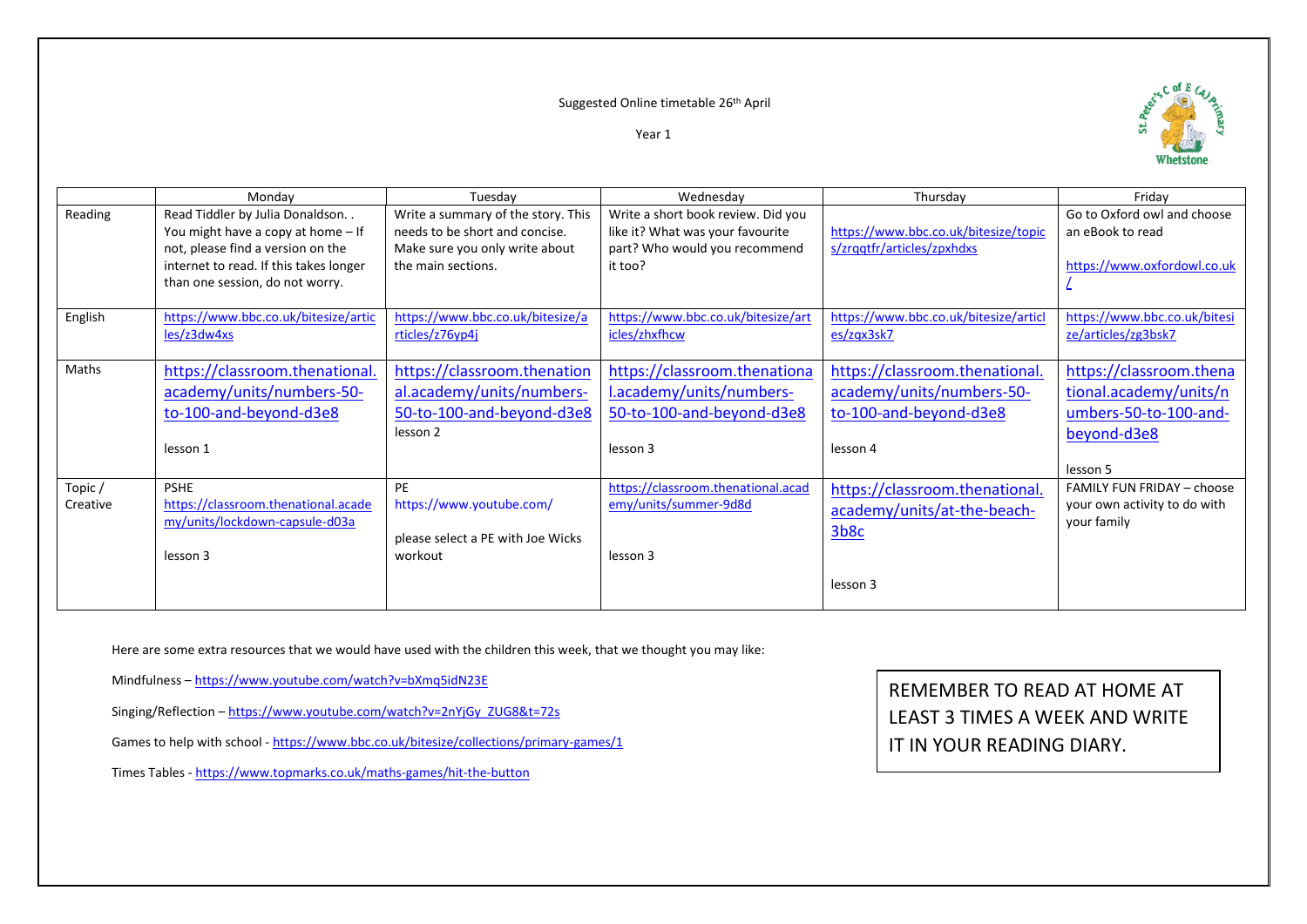#### Suggested Online timetable 3 rd May



Year 1

|          | <b>BANK HOLIDAY Monday</b> | Tuesday                            | Wednesday                          | Thursday                            | Friday                            |
|----------|----------------------------|------------------------------------|------------------------------------|-------------------------------------|-----------------------------------|
| Reading  |                            | Read a magazine or an online       | Look at some recipes- either       | https://childrens.poetryarchive.org | Take some time to quietly read    |
|          |                            | version. Look at how they are set  | cookbooks or online. How are they  |                                     | your school book or another       |
|          |                            | out and the features they use.     | set out? Look carefully at the     | listen to one of the poems and try  | book at home. Can you tell a      |
|          |                            |                                    | instructions. Make a list of the   | and join on and read along          | grown up afterwards what          |
|          |                            |                                    | bossy verbs.                       |                                     | you've read about?                |
| English  |                            | https://classroom.thenation        | https://classroom.thenation        | https://classroom.thenation         | https://classroom.thenati         |
|          |                            | al.academy/units/playing-          | al.academy/units/playing-          | al.academy/units/playing-           | onal.academy/units/playi          |
|          |                            | with-rhymes-and-stories-           | with-rhymes-and-stories-           | with-rhymes-and-stories-            | ng-with-rhymes-and-               |
|          |                            | $e$ 9de                            | e9de                               | e9de                                | stories-e9de                      |
|          |                            | lesson 1                           |                                    |                                     |                                   |
|          |                            |                                    | lesson 2                           | lesson 3                            | lesson 4                          |
| Maths    |                            | https://classroom.thenation        | https://classroom.thenation        | https://classroom.thenation         | https://classroom.thenati         |
|          |                            | al.academy/units/numbers-          | al.academy/units/numbers-          | al.academy/units/numbers-           | onal.academy/units/num            |
|          |                            | 50-to-100-and-beyond-d3e8          | 50-to-100-and-beyond-d3e8          | 50-to-100-and-beyond-d3e8           | bers-50-to-100-and-               |
|          |                            |                                    |                                    |                                     | beyond-d3e8                       |
|          |                            | lesson 6                           | lesson 7                           | lesson 8                            |                                   |
|          |                            |                                    |                                    |                                     | lesson 9                          |
| Topic/   |                            | <b>PSHE</b>                        | https://classroom.thenational.acad | https://www.bbc.co.uk/bitesize/to   | <b>FAMILY FUN FRIDAY - choose</b> |
| Creative |                            | https://classroom.thenational.acad | emy/units/under-the-sea-3ec2       | pics/zx882hv/articles/zsfkd2p       | your own activity to do with      |
|          |                            | emy/units/lockdown-capsule-d03a    |                                    |                                     | your family                       |
|          |                            |                                    | lesson 1                           |                                     |                                   |
|          |                            | lesson 4                           |                                    |                                     |                                   |
|          |                            |                                    |                                    |                                     |                                   |

Here are some extra resources that we would have used with the children this week, that we thought you may like:

Mindfulness – <https://www.youtube.com/watch?v=2TFuFd4iFOY>

Singing/Reflection – <https://www.youtube.com/watch?v=IEey4LZLeGw&t=21s>

Phonics – <https://www.phonicsbloom.com/uk/game/yes-no-yeti?phase=3>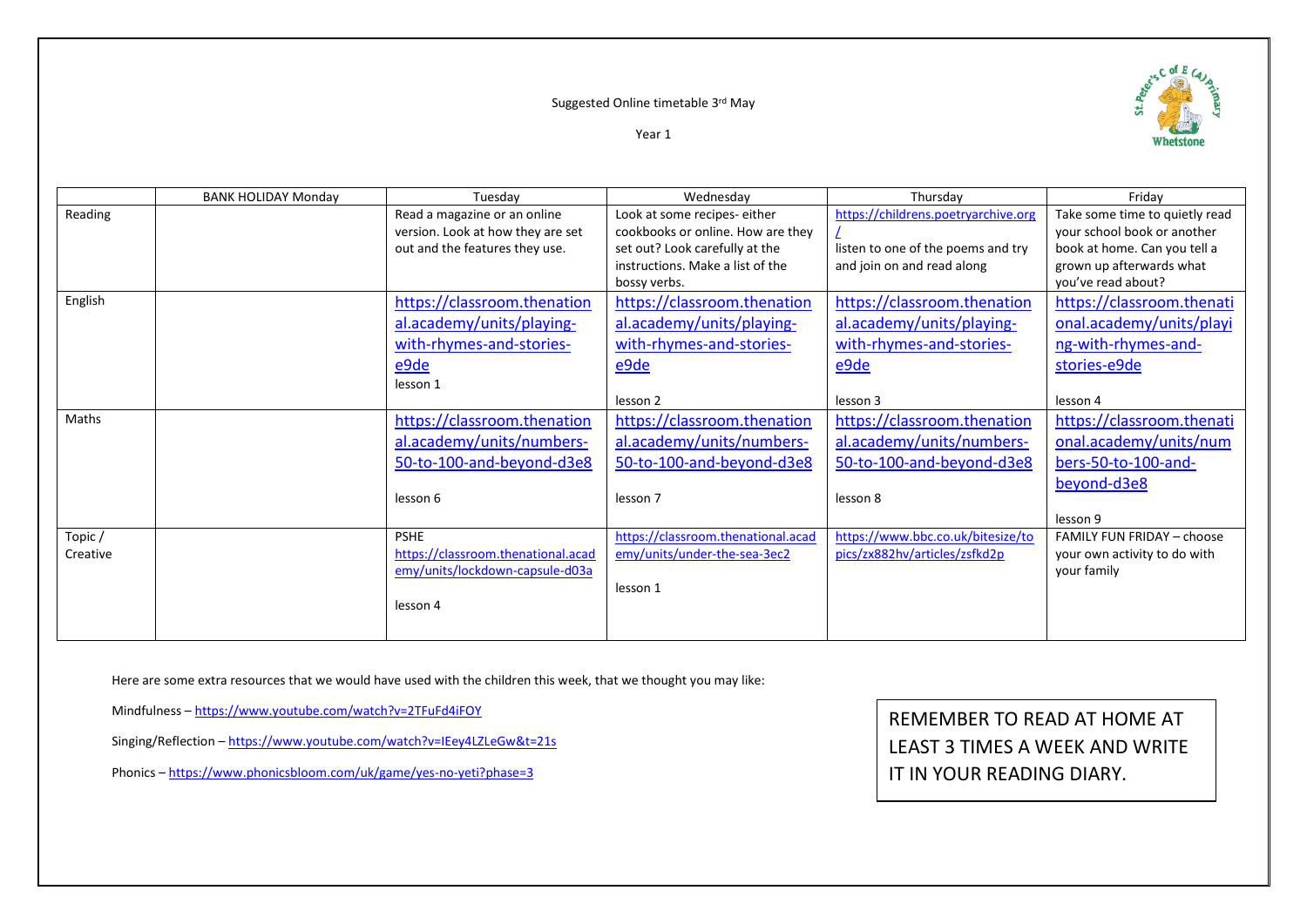## Suggested Online timetable 10<sup>th</sup> May



Year 1

|          | Monday                           | Tuesdav                           | Wednesday                           | Thursdav                              | Friday                      |
|----------|----------------------------------|-----------------------------------|-------------------------------------|---------------------------------------|-----------------------------|
| Reading  | Go to Oxford owl and choose an   | Read aloud to someone at home.    | https://childrens.poetryarchive.org | What is your favourite book? Could    | Take some time to quietly   |
|          | eBook to read                    | Really focus on putting on voices |                                     | you write a book review all about it? | read your school book or    |
|          |                                  | for the characters and using      | listen to one of the poems and try  |                                       | another book at home. Can   |
|          | https://www.oxfordowl.co.uk/     | intonation in your speech.        | and join on and read along          |                                       | you tell a grown up         |
|          |                                  |                                   |                                     |                                       | afterwards what you've read |
|          |                                  |                                   |                                     |                                       | about?                      |
| English  | https://classroom.thenational.ac | https://classroom.thenational.    | https://classroom.thenational.a     | https://classroom.thenational.aca     | https://classroom.thenati   |
|          | ademy/units/recount-diary-       | academy/units/recount-diary-      | cademy/units/recount-diary-         | demy/units/recount-diary-entry-       | onal.academy/units/recou    |
|          | entry-060a                       | entry-060a                        | entry-060a                          | 060a                                  | nt-diary-entry-060a         |
|          |                                  |                                   |                                     |                                       |                             |
|          | lesson 1                         | lesson 2                          | lesson 3                            | lesson 4                              | lesson 5                    |
| Maths    | https://classroom.thenational.ac | https://classroom.thenational.    | https://classroom.thenational.a     | https://classroom.thenational.aca     | https://classroom.thenati   |
|          | ademy/units/addition-and-        | academy/units/addition-and-       | cademy/units/addition-and-          | demy/units/addition-and-              | onal.academy/units/additi   |
|          | subtraction-of-2-digit-numbers-  | subtraction-of-2-digit-           | subtraction-of-2-digit-numbers-     | subtraction-of-2-digit-numbers-       | on-and-subtraction-of-2-    |
|          | f192                             | numbers-f192                      | f192                                | f192                                  | digit-numbers-f192          |
|          |                                  |                                   |                                     |                                       |                             |
|          | lesson 1                         | lesson 2                          | lesson 3                            | lesson 4                              | lesson 5                    |
| Topic/   | <b>PSHE</b>                      | https://classroom.thenational.    | https://www.bbc.co.uk/bitesize      | https://classroom.thenational.aca     | <b>FAMILY FUN FRIDAY -</b>  |
| Creative | https://classroom.thenational.ac | academy/units/under-the-sea-      | /topics/zx882hv/articles/zy38w      | demy/units/sculpture-93b1             | choose your own activity    |
|          | ademy/units/lockdown-capsule-    | 3ec2                              | mn                                  |                                       | to do with your family      |
|          | $d$ 03a                          |                                   |                                     | lesson 1                              |                             |
|          |                                  | lesson 2                          |                                     |                                       |                             |
|          | lesson 5                         |                                   |                                     |                                       |                             |
|          |                                  |                                   |                                     |                                       |                             |
|          |                                  |                                   |                                     |                                       |                             |

Here are some extra resources that we would have used with the children this week, that we thought you may like:

Mindfulness – [https://www.youtube.com/watch?v=Bk\\_qU7l-fcU](https://www.youtube.com/watch?v=Bk_qU7l-fcU)

Singing/Reflection – [https://www.youtube.com/watch?v=imO2NiKo\\_AQ](https://www.youtube.com/watch?v=imO2NiKo_AQ)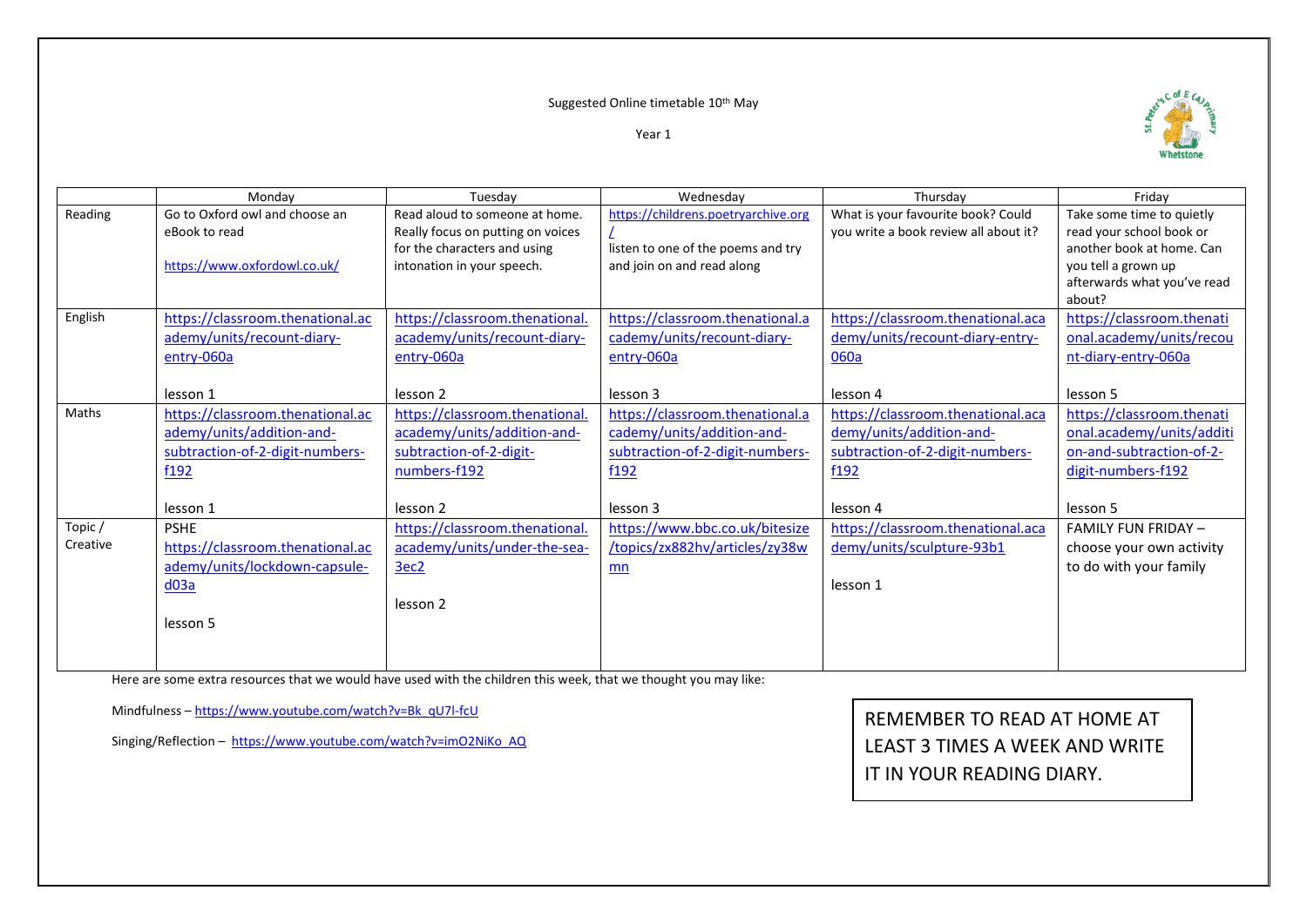## Suggested Online timetable 17<sup>th</sup> May

Year 1

|          | Monday                              | Tuesday                            | Wednesday                           | Thursdav                          | Friday                            |
|----------|-------------------------------------|------------------------------------|-------------------------------------|-----------------------------------|-----------------------------------|
| Reading  | Go to Oxford owl and choose an      | Try acting out your favourite book | https://childrens.poetryarchive.org | Make a bookmark to use whilst at  | Take some time to quietly         |
|          | eBook to read                       | with puppets. Put on different     |                                     | home. Draw your favourite book    | read your school book or          |
|          |                                     | voices for the characters.         | listen to one of the poems and try  | characters on it.                 | another book at home. Can         |
|          | https://www.oxfordowl.co.uk/        |                                    | and join on and read along          |                                   | you tell a grown up               |
|          |                                     |                                    |                                     |                                   | afterwards what you've read       |
|          |                                     |                                    |                                     |                                   | about?                            |
| English  | https://classroom.thenational.ac    | https://classroom.thenational.     | https://classroom.thenational.a     | https://classroom.thenational.aca | https://classroom.thenati         |
|          | ademy/units/recount-diary-          | academy/units/recount-diary-       | cademy/units/recount-diary-         | demy/units/recount-diary-entry-   | onal.academy/units/recou          |
|          | entry-060a                          | entry-060a                         | entry-060a                          | 060a                              | nt-diary-entry-060a               |
|          |                                     |                                    |                                     |                                   |                                   |
|          | lesson 6                            | lesson 7                           | lesson 8                            | lesson 9                          | lesson 10                         |
| Maths    | https://classroom.thenational.ac    | https://classroom.thenational.     | https://classroom.thenational.a     | https://classroom.thenational.aca | https://classroom.thenati         |
|          | ademy/units/addition-and-           | academy/units/addition-and-        | cademy/units/addition-and-          | demy/units/addition-and-          | onal.academy/units/additi         |
|          | subtraction-of-2-digit-numbers-     | subtraction-of-2-digit-            | subtraction-of-2-digit-numbers-     | subtraction-of-2-digit-numbers-   | on-and-subtraction-of-2-          |
|          | f192                                | numbers-f192                       | f192                                | f192                              | digit-numbers-f192                |
|          |                                     |                                    |                                     |                                   |                                   |
|          | lesson 6                            | lesson 7                           | lesson 8                            | lesson 9                          | lesson 10                         |
| Topic/   | <b>PSHE</b>                         | https://classroom.thenation        | https://classroom.thenationa        | https://classroom.thenational.    | <b>FAMILY FUN FRIDAY - choose</b> |
| Creative | https://classroom.thenational.acade | al.academy/units/sculpture-        | l.academy/units/sculpture-          | academy/units/sculpture-93b1      | your own activity to do with      |
|          | my/units/lockdown-capsule-d03a      |                                    |                                     |                                   | your family                       |
|          |                                     | 93b1                               | 93b1                                | lesson 4                          |                                   |
|          | lesson 6                            |                                    |                                     |                                   |                                   |
|          |                                     | lesson 2                           | lesson 3                            |                                   |                                   |

Here are some extra resources that we would have used with the children this week, that we thought you may like:

Mindfulness <https://www.youtube.com/watch?v=LhYtcadR9nw>

Maths game -<https://www.topmarks.co.uk/>